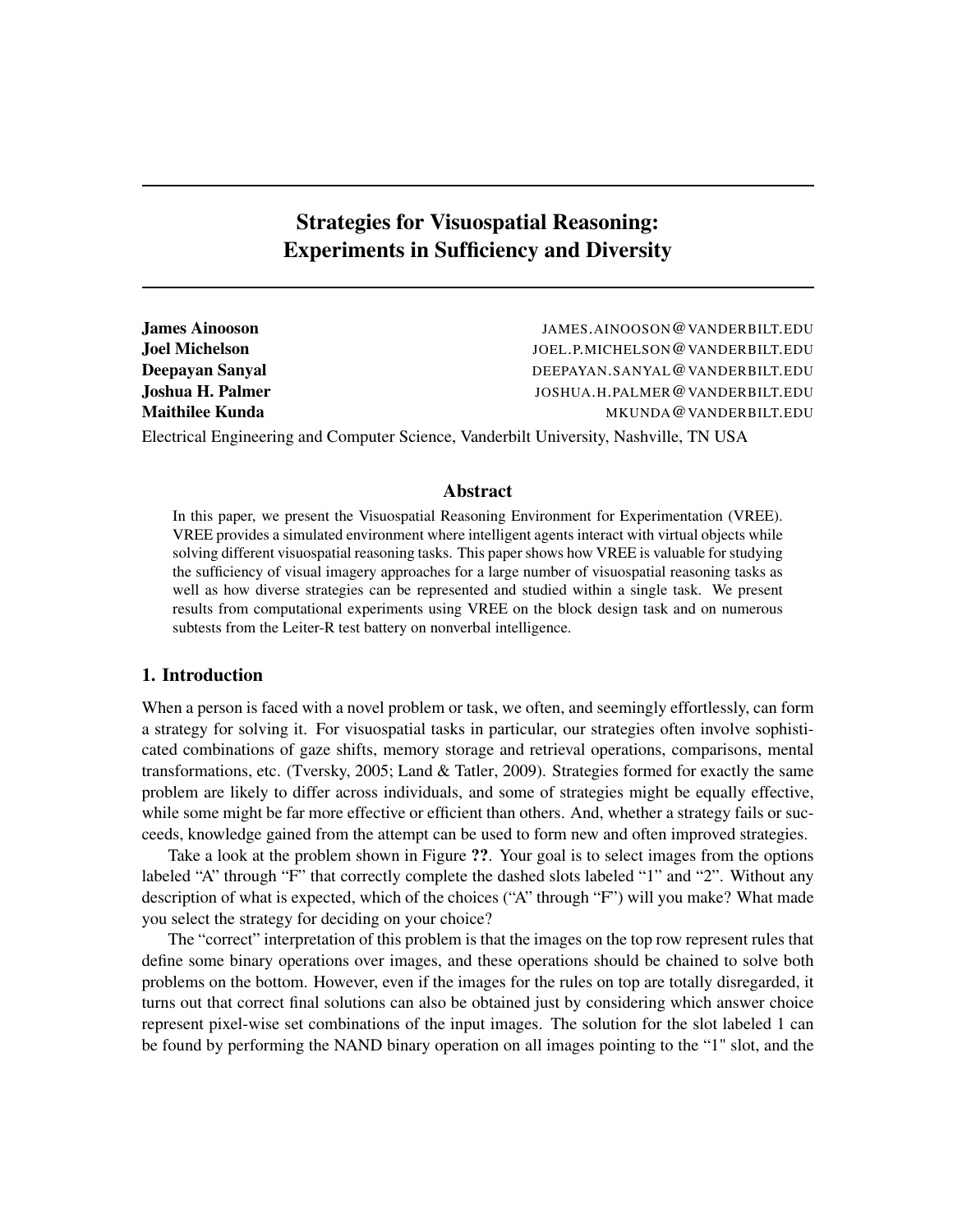

Figure 1. A visual reasoning task that requires you to find the image patches from the ones labeled "A" through "F" that rightfully fit the slots labeled "1" and "2". This sample task has been adapted from one of the items in the Visual Coding subtest of the Leiter International Performance Scale-Revised.

solution for slot 2 can similarly be found by performing the OR operation on all its input images. While this is almost certainly not the strategy intended by the problem's author, it nevertheless produces the correct answers, at least on this problem. <sup>1</sup>

How can we represent and study such strategy variations in computational agents? In this paper, we present the Visuospatial Reasoning Environment for Experimentation (VREE). VREE provides a simulated environment where intelligent agents interact with virtual objects while solving different visuospatial reasoning tasks. This paper shows how VREE is valuable for studying the sufficiency of visual imagery approaches for a large number of visuospatial reasoning tasks as well as how diverse strategies can be represented and studied for a single task. Our contributions are as follows:

- 1. We first demonstrate, in a proof-of-concept experiment, the sufficiency of a relatively small number of visuospatial operations for solving 17 subtests from the Leiter International Performance Scale Revised (Leiter-R) (Roid & Miller, 2011), a standardized test of human nonverbal intelligence. Essentially, through this experiment, we establish the foundation for a domain-specific language for expressing strategies that use imagery-based operations to perform a variety of visuospatial reasoning tasks.
- 2. We embed this language within the Visuospatial Reasoning Environment for Experimentation (VREE), which additionally provides 1) parameterized constraints related to an agent's embodiment, e.g., visual gaze that can be sequentially directed to regions of the external environment, and motor actions that must be enacted to effect change to mutable objects in the environment; as well as 2) parameterized constraints on an agent's cognitive resources, e.g., limited capacity memory.

<sup>1.</sup> Solution to puzzle in Figure 1: A goes into 1 and C goes into 2.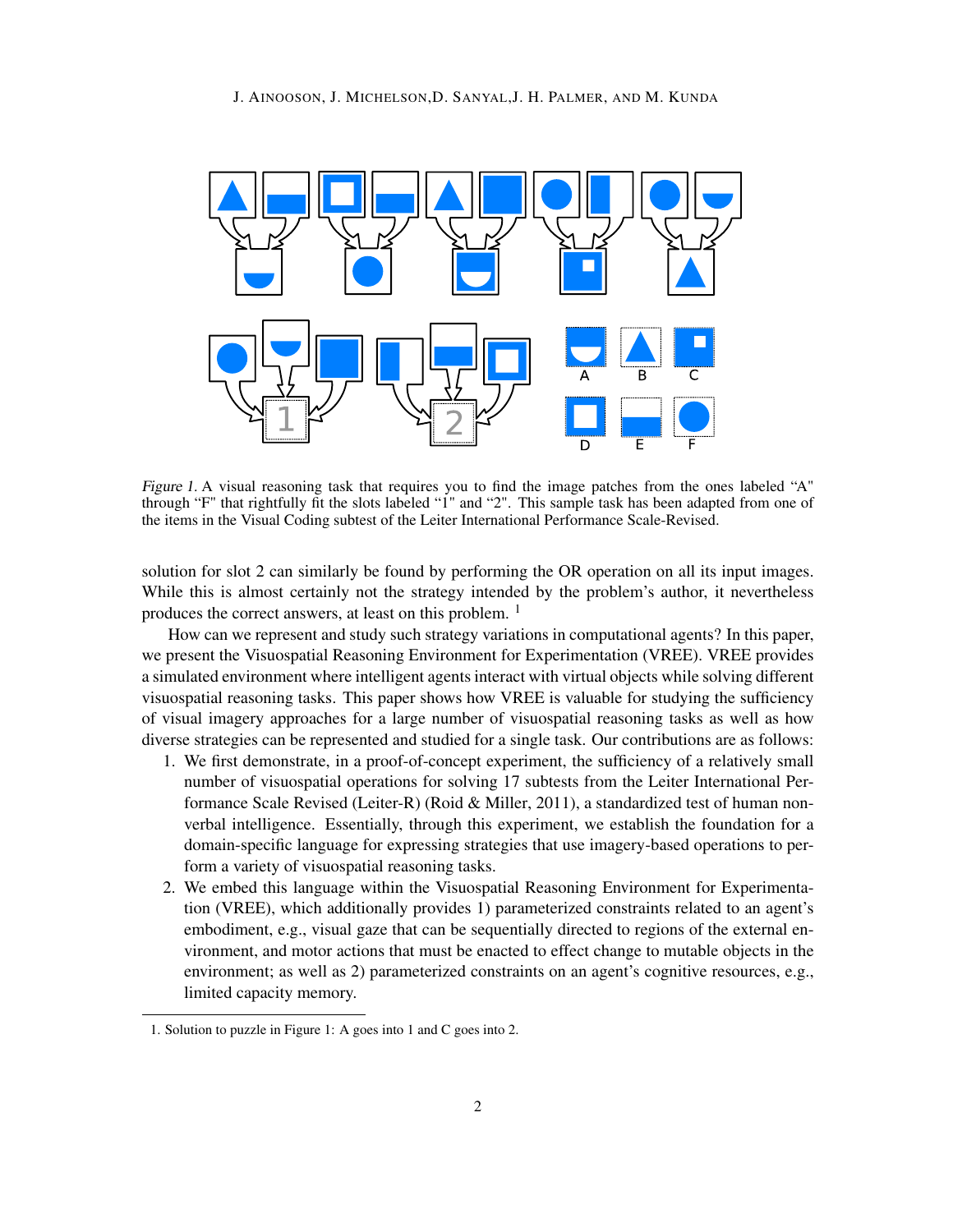3. We demonstrate the flexibility of VREE for representing agents having diverse strategies on two types of tasks, first on the classic block design task, which is a very standard test of human visuospatial ability (Kohs, 1920), and then on six subtests from the Leiter-R.

#### 2. Proof-of-Concept Experiment for Sufficiency, Using the Leiter-R Test

The Leiter-R (Roid & Miller, 2011) is a test battery for evaluating nonverbal intelligence and related abilities in children and adults. It consists of 10 distinct subtests in a Visualization and Reasoning (VR) battery, and 10 more distinct subtests in an Attention and Memory (AM) battery, as shown in Table 1. Each subtest contains a series of multiple-choice-like problems of increasing difficulty; like the example in Figure ?? (similar to problems from the Leiter-R Visual Coding subtest), many problems involve several subproblems that must be answered from the same pool of answer choices. Responses are given, for the most part, by placing small cards representing the answer choices into slots representing the problem queries.

We hypothesized that most, if not all, items across all of the Leiter-R subtests could be solved by strategies that used only a small number of fundamental visuospatial operations, like computing visual similarity. What differs across subtests is how these fundamental operations are combined. In other words, it seemed reasonable that a fairly parsimonious domain-specific language for visuospatial reasoning could be sufficient for representing effective solutions across the variety of Leiter-R subtests, with approaches for each subtest differing only in their control knowledge, i.e., strategy.

#### 2.1 Language and implementation details

In particular, a strategy  $S$  for reasoning through a subtest is some sequence of visual reasoning operations  $(v_1, v_2, \ldots, v_n)$  and control operations  $(c_1, c_2, \ldots, c_n)$ . Table 1 describes each subtest as well as the strategy that we implemented to solve it.

Visual reasoning operations take images as inputs and process them to yield other images or numeric values. Control operations are similar to programming language constructs like loops and if statements that direct the flow of information between operations. When reasoning with a particular strategy, inputs from the subtest items can be processed up by any of the operations and the results generated could be passed on to other operations or stored for later use within the strategy. Our language included four different visual operations: similarity, scaling, rotation and containment.

Similarity. In almost every task strategy used by our models, the similarity operator is required. Formally, similarity s can be defined as  $s(i_1, i_2)$   $\gt$  r[0, 1], where the inputs  $i_1$  and  $i_2$  are images, and the output  $r$  is a real number between 0 and 1. The metrics available in the system are the Jaccard similarity and the Euclidean distance.

The Jaccard similarity  $s<sub>J</sub>(A, B)$  between two images A and B is computed as the ratio of the size of the intersection of pixels in both images and the size of the union of pixels in both images:

$$
s_J(A, B) = \frac{|A \cap B|}{|A \cup B|}
$$

When using the Euclidean distance as a base for similarity, the two images to be compared are resized to be of the same size, and the euclidean distance  $E(A, B)$  between the two is computed.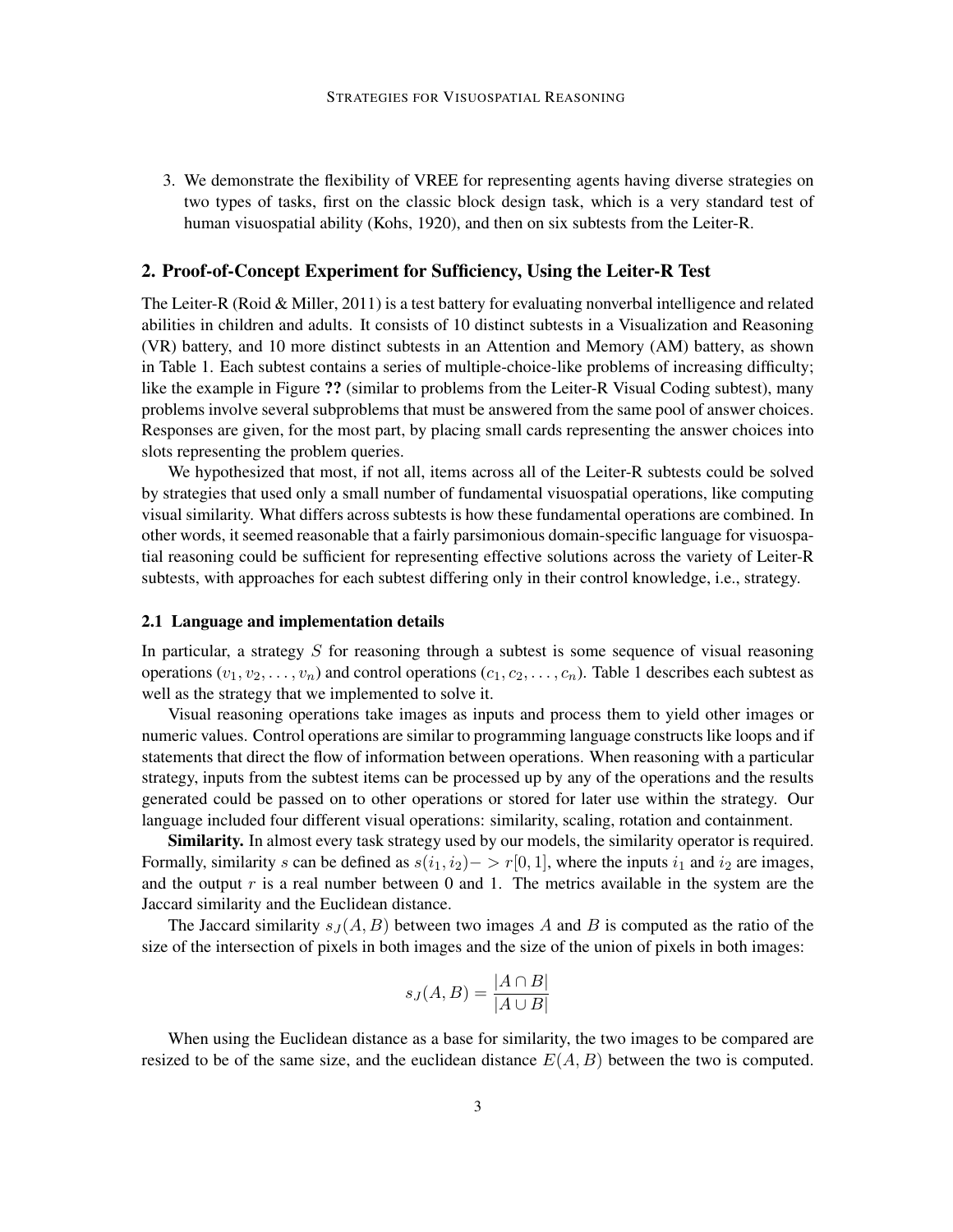#### J. AINOOSON, J. MICHELSON,D. SANYAL,J. H. PALMER, AND M. KUNDA

Table 1. All twenty tests in the Leiter-R Roid & Miller (2011), listed with brief descriptions of what the test requires and the strategies that were adopted in the model to solve the test. Three tests were not attempted: Picture Context, because it requires more extensive semantic reasoning than the other tests; Paper Folding, because it requires reasoning about transformations in 3D space; and Attention Divided, because it involves a different format of testing materials thatn the other tests.

| <b>Subtest</b>               | <b>Description</b>                                                                                         | <b>Strategy</b>                                                                                                                                         |
|------------------------------|------------------------------------------------------------------------------------------------------------|---------------------------------------------------------------------------------------------------------------------------------------------------------|
| <b>Associated Pairs</b>      | Match an item with its corresponding item, learned after an earlier training<br>period.                    | Store all the image pairs displayed during the learning stage and<br>find the one that best matches the requested images with<br>similarity operations. |
| <b>Attention Sustained</b>   | Find and mark as many instances of a given image as possible from a<br>collage of similar images.          | Using the similarity operator, mark the pixel locations where<br>matches of the given image is found in the collage.                                    |
| Classification               | Match images with other images with which they share a semantic<br>relationship. Example, socks and shoes. | Determine semantic relationships from a supplied database, and<br>match images to make answer choices.                                                  |
| Design Analogies             | A series of matrix based geometric analogy problems.                                                       | Determine trends in the matrix by finding a gradient over<br>containments and similarities. Use the gradient to predict missing<br>items in the matrix. |
| Form Completion              | Match pieces broken apart to one of several whole images.                                                  | Choose piece as search target. Find regions in images with<br>similar density, and then rotate piece in each region to find, and<br>choose, best match. |
| <b>Figure Ground</b>         | Find the image of an item or object from a larger image.                                                   | Find corners in the image and find the best matching corners in<br>the response cards.                                                                  |
| Forward Memory               | Remember a sequence in which a series of images were progressively<br>presented.                           | Store images as test progress and find similarities to stored<br>images to provide the sequence.                                                        |
| <b>Figure Rotation</b>       | Match an image with its rotated counterpart.                                                               | Fully rotate images in steps until a similarity metric meets a given<br>threshold.                                                                      |
| <b>Immediate Recognition</b> | Recognize items that have been removed from another collage<br>displayed earlier.                          | Find corners in image and form triangles that are later matched to<br>pinpoint exact locations.                                                         |
| Matching                     | Match items to their exact similar counterparts.                                                           | Match items with cards that have the highest similarity.                                                                                                |
| <b>Picture Context</b>       | Select items that are semantically related to objects in a given image.                                    | $\overline{\phantom{a}}$                                                                                                                                |
| Paper Folding                | Select images that are either folded or unfolded representations of other<br>images presented.             |                                                                                                                                                         |
| <b>Reverse Memory</b>        | Recollect items that were seen in the earlier Forward Memory task.                                         | When solved after Forward Memory, use the stored image<br>sequence and the same strategy used for Forward Memory.                                       |
| <b>Repeated Patterns</b>     | Find and complete a pattern in a sequence of items                                                         | Use a strategy similar to Design analogies in a single dimension<br>instead of two.                                                                     |
| Spatial Memory               | Remember where the items are placed in a two dimensional space.                                            | Store images as they are presented with their locations.                                                                                                |
| Sequential Order             | Figure out a sequence in a series of images.                                                               | Use the same strategy for repeated patterns.                                                                                                            |
| <b>Visual Coding</b>         | Perform simple arithmetic with rules defined as images.                                                    | Store the relationships between images and match them to their<br>similar counterparts during evaluation.                                               |
| Delayed Recognition          | Recognize items from the Immediate Recognition task without<br>looking at the original images.             | Run right after immediate recognition with all the "seen" images<br>stored.                                                                             |
| <b>Delayed Pairs</b>         | Remember image counterparts from the Associated Pairs task.                                                | Run right after associated pairs with all the "seen" images stored.                                                                                     |
| <b>Attention Divided</b>     | Identify items from images while sorting another set of images.                                            |                                                                                                                                                         |

With the distance computed, the euclidean similarity  $s_E(A, B)$  can be computed as:

$$
s_E(A, B) = \frac{1}{1 + E(A, B)}
$$

Containment. The containment operation, provides a measure of the relative size difference between objects in two image patches. Formally, containment can be represented as  $c(A, B, bg)$  - >  $r$  where  $A$  and  $B$  are images of the same dimension, and  $bg$  is the value of the background pixel. Containment can be computed as the ratio of all the foreground pixels (pixels that are not of the background color) in image  $A$  to those in image  $B$ .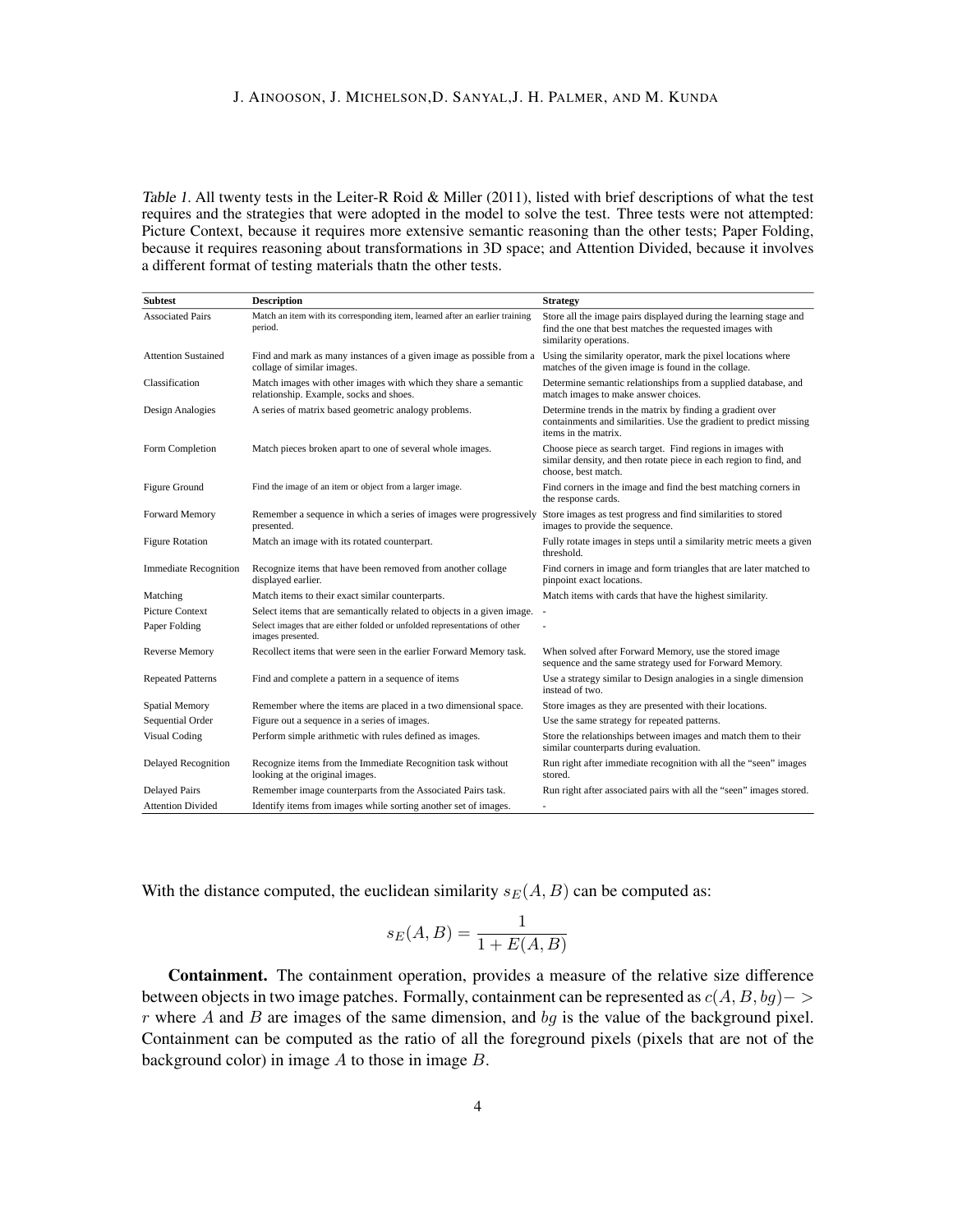Rotation and Scaling. Unlike the earlier operations described, the output of these two operations are images. Rotation results in an image that is rotated about its center, and scaling results in an image that has been resized. Formally, rotation r can be represented as  $r(A)$  – > B where A is the input image and B is a rotated version of A. Likewise, scaling z can be represented as  $z(A)$  > B where A is the input image and B is the rotated version of A. Because these two do not yield any numerical results, they are mostly used for intermediary computations.

#### 2.2 Leiter-R results: Sufficiency

Out of the twenty subtests on the Leiter-R test, we were able to produce implementations for all but the Picture Context, the Paper Folding, and the Attention Divided tasks. Of these 17 tasks, 8 were completely solved while the others were partially solved, as shown in Figure 2.

Most of the tasks that were fully solved were from the Attention and Memory (AM) battery of the test, which essentially requires just holding images in memory for later recognition or search. Hernández-Orallo et al. (2016) argues that it is "pointless to apply a memory test to a computer model," and while our results on these subtests may seem trivial, we expect that it is nevertheless fruitful to study such tasks especially within the broader ecosystem of visuospatial reasoning, and especially as we study agent performance under more realistic attention or memory constraints.

On the other hand, tests in the Visualization battery were a lot harder to develop successful strategies for, especially as the Leiter-R poses additional challenges as problems overtly or subtly change characteristics within the same subtest. Thus, a single strategy may only solve a few items in a given subtest.



Figure 2. Results from proof-of-concept experiment to show sufficiency of visuospatial reasoning language for solving Leiter-R subtests.

It was interesting to observe how few operations were required to properly reason through the entire Leiter-R test. Of all the operations, the similarity operation seemed to be the one that affected results the most. The choice of the metric used for computing the similarity caused variations in the results that were obtained. For the results in Figure 2, all similarities were computed with the Jaccard Metric. Given the simplicity of the images in the Leiter-R, the Jaccard Metric works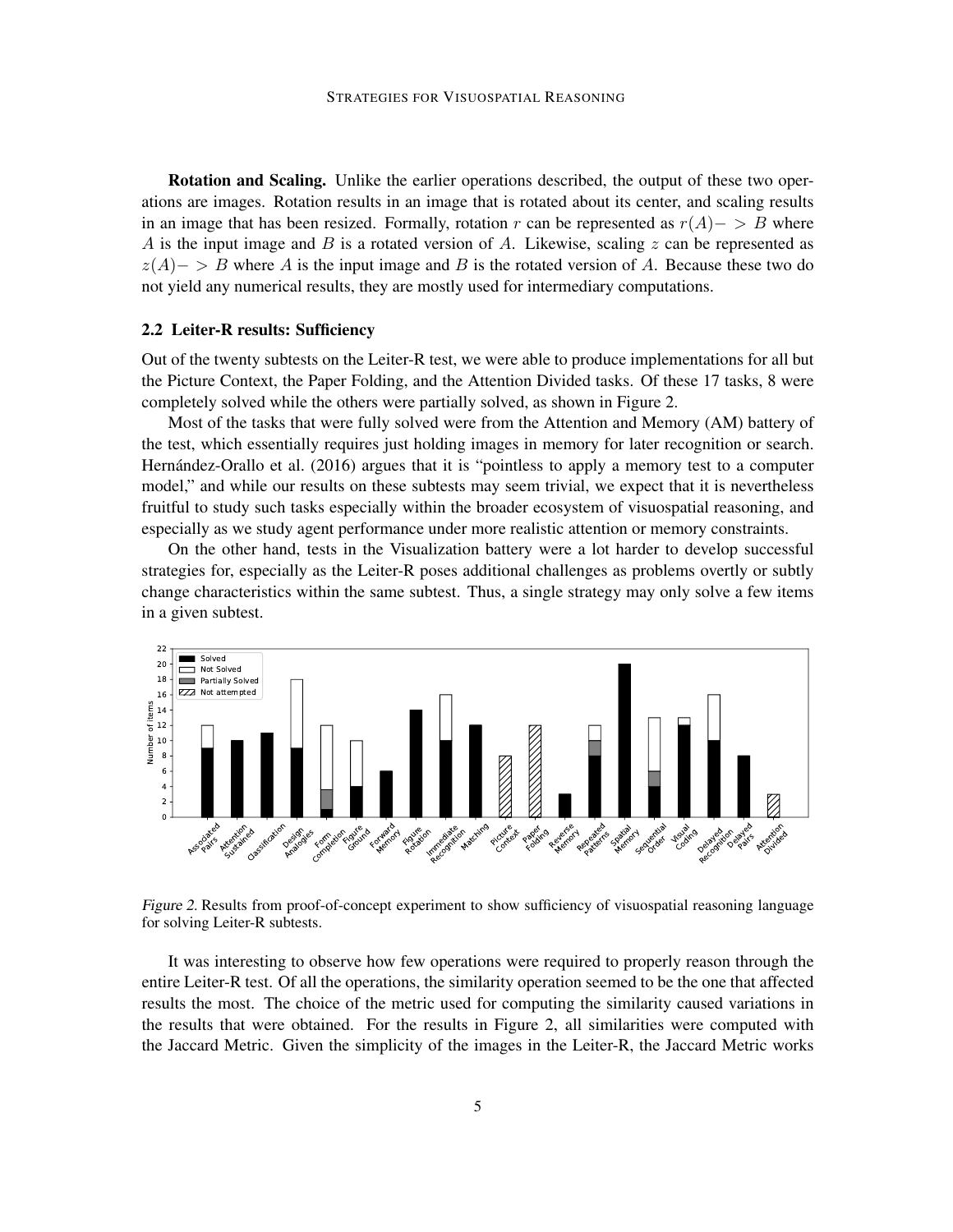well, especially when the images have the same size and overlap properly. Due to the inherent imperfection in placing pages to be scanned, some images were slightly rotated. Thus, all images to be compared were automatically scaled such that they both had the same size. For images that were slightly rotated, however, a manual correction was performed.

# 3. The Visuospatial Reasoning Environment for Experimentation System

Next, we describe the design of an integrated environment for conducting computational experiments in the domain of visuospatial reasoning, to study strategy diversity (as described in this paper) as well as strategy selection, adaptation, and discovery (as described in Future Work).

The Visuospatial Reasoning Environment for Experimentation (VREE) is organized as an *environment* in which *objects* and *agents* interact. Agents in the environment contain a simplified cognitive architecture, which provides the resources for instantiating reasoning models. Since the primary focus of our work on VREE is the study of visual reasoning, the agents implemented perform much of their reasoning with knowledge that is represented as visual images.

For that reason, agents have visual attention mechanisms with which they "look" at items in the environment to acquire their inputs. And, when it comes to providing outputs, or extracting more information from the environment, agents can manipulate objects with *affordances* that exist in the environment. See Figure 3 for a block diagram of how the various parts of VREE work together.



Figure 3. A system diagram of VREE that shows how the objects, affordances and agents relate in the environment. Multiple instances of objects and affordances, along with the built in visibility affordances interact with agent instances to reason through tasks.

# 3.1 The VREE Environment

The environment in VREE represents the world which needs to be reasoned about. All objects and agents reside directly in this environment. Formally, the environment can be represented as a tuple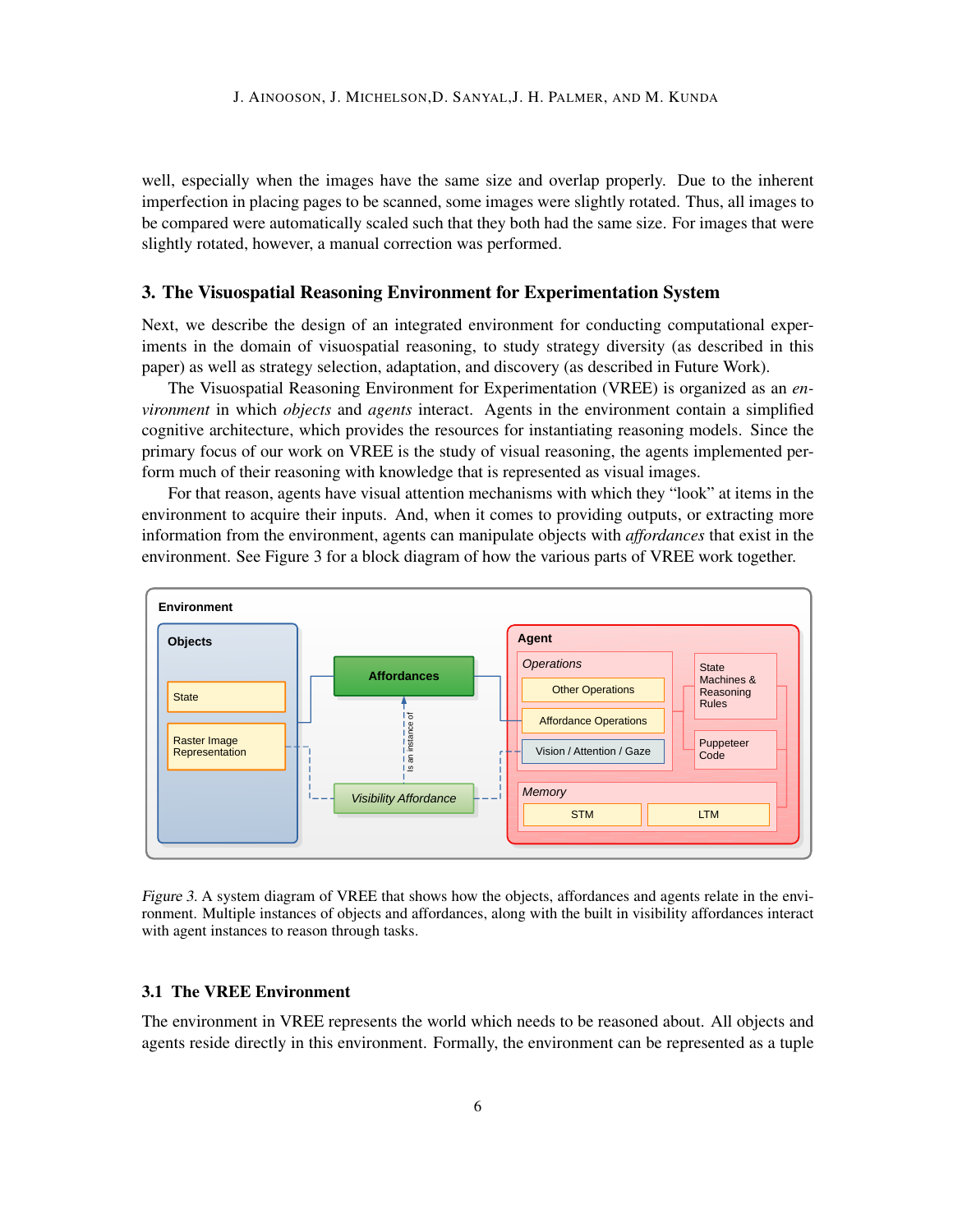containing a set of objects, a set of affordances, a set of agents, and a TimeKeeper routine that coordinates the timing and activities of the agents.

$$
Environment = \langle \textbf{Objects}, \textbf{Affordances}, \textbf{Agents}, TimeKeeper \rangle \tag{1}
$$

The entire environment is modeled to exist on a two-dimensional plane, which is organized in a top-down fashion. This choice was made because, most of the tasks to be studies with VREE are intelligence tests that are usually administered in a table-top format. Two dimensional representations also simplify visual perception and are easier for computation. Ultimately, by adopting two dimensional views, the entire environment can be rendered as a raster image for visualization, and parts of it can be rendered for the agent's perception.

The environment also coordinates the interaction between these elements by providing the timing of their operations through the *TimeKeeper* routine. The time keeper essentially keeps a timer that is advanced in time-steps. In each time-step, the environment ensures that all necessary affordances are activated, and agents are given the opportunity to reason about the current state of the environment. See Algorithm 1 for a pseudocode representation of this algorithm.

Algorithm 1:  $TimeKeeper$  routine from the Environment that coordinates the activites of agents, affordances and objects



# 3.2 Objects in VREE

Just like the environment, objects in VREE are also represented as two-dimensional top down views. Objects serve two primary purposes: convey information the agents take as input, and provide an avenue for the agents to communicate their results. Agents can get their inputs from objects by "looking" at them, and in cases where an agent needs more information, or needs to communicate an output, the agent can effect changes to the environment by manipulating objects.

Every object is an instance of an object type. The object type defines what the internal state of the object is. Objects also have a two dimensional coordinate location, and a raster image representation. Formally, an object can be represented as follows: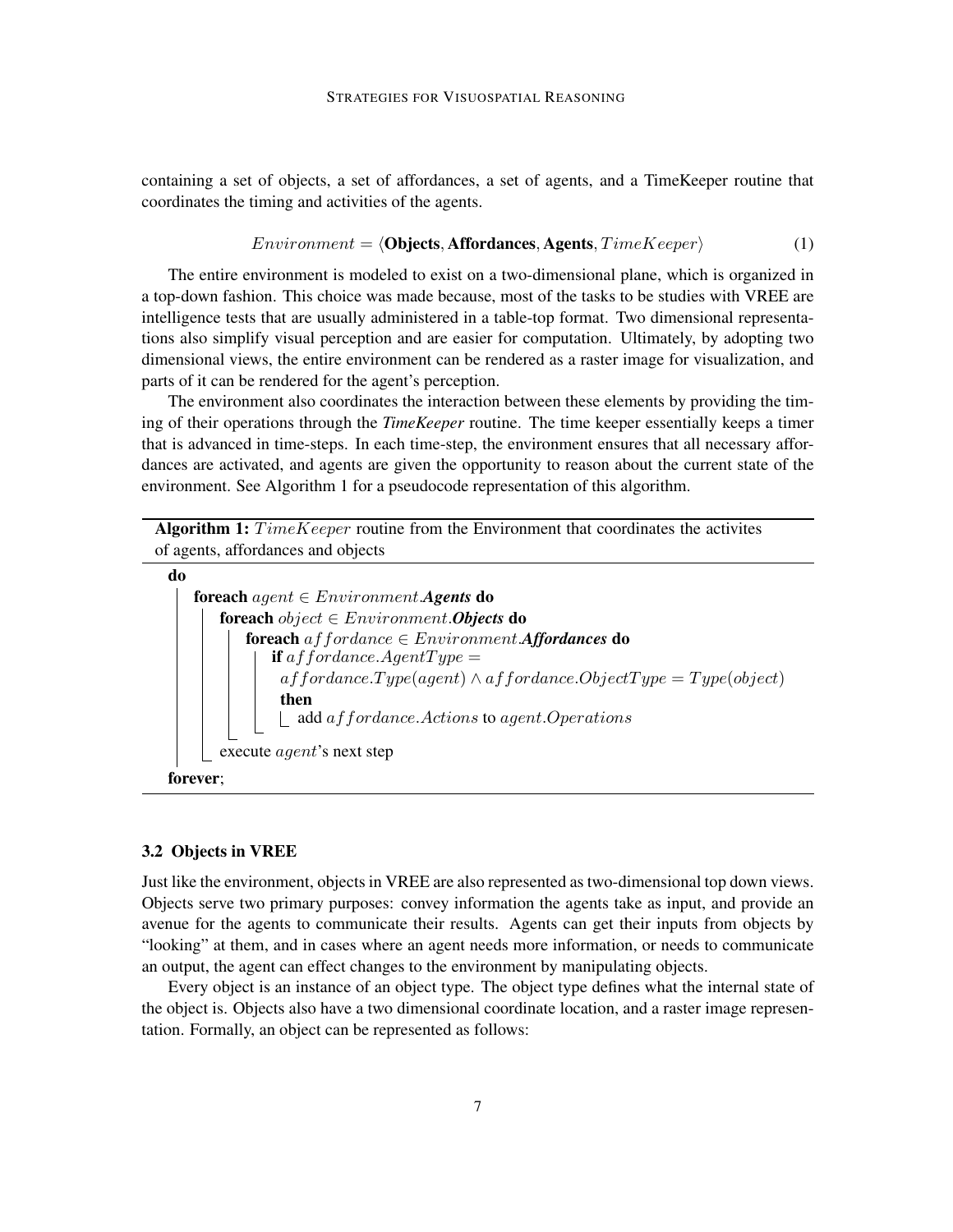$$
Object \Rightarrow \langle Type, State, Location, Image \rangle \tag{2}
$$

The location represents the object's position in the environment's space, and the state holds other properties the object may have. How an object is perceived by any agent is determined by the contents of the raster image representation. This image representation can be static or dynamically generated. When all the images of objects in an environment are rendered with respect to their locations and sizes, a visualisation of the entire environment is created.

#### 3.3 Affordances in VREE

Affordances determine how agents and objects interact with each other in the environment. In VREE, there are two types of affordances: ones that represent the abilities agents have with respect to particular object types (agent-object affordance), allowing agents to explicitly manipulate objects' states, and the ones that represent how objects of different types affect each another when they interact (object-object affordance). Although affordances are used by agents and objects, they exist in the environment, and their rules are enforced by the environment. The possibility of multiple object instances of a particular object type existing means, any objects that are added to the environment are automatically subject to any affordances that already exist for the object type.

Every affordance contains a definition of the conditions that must be met before the affordance is trigerred, and a list of operations that must be executed to perform the actions of the affordance. The triggering of affordances automatically occur in the environment for object-object affordances. With agent-object affordances, however, agents have the option of triggering any affordances whose conditions are met in a given time-step.

An affordance is formally defined as follows:

$$
Affordance = \langle Conditions, Actions \rangle \tag{3}
$$

The conditions required to trigger affordances are logical expressions evaluated on variables from the states of associated objects, and from the agent's internal state. For object-object affordances, rules only alter the object states, while object-agent affordances have the additional ability invoke the agent's operations and adjust the object's state too.

## 3.4 Agents

Agents in VREE contain a cognitive architecture for visuospatial reasoning. There is spatial memory, to help in tracking the locations of "interesting" items, and a salience map, that helps in directing gaze and attention to items in the environment. Additionally, agents posses long-term and short-term memories for storing the knowledge needed for reasoning, and a collection of reasoning operations that primarily manipulate images. When solving specific problems, agents can contain variables that can simulate other requirements for the task.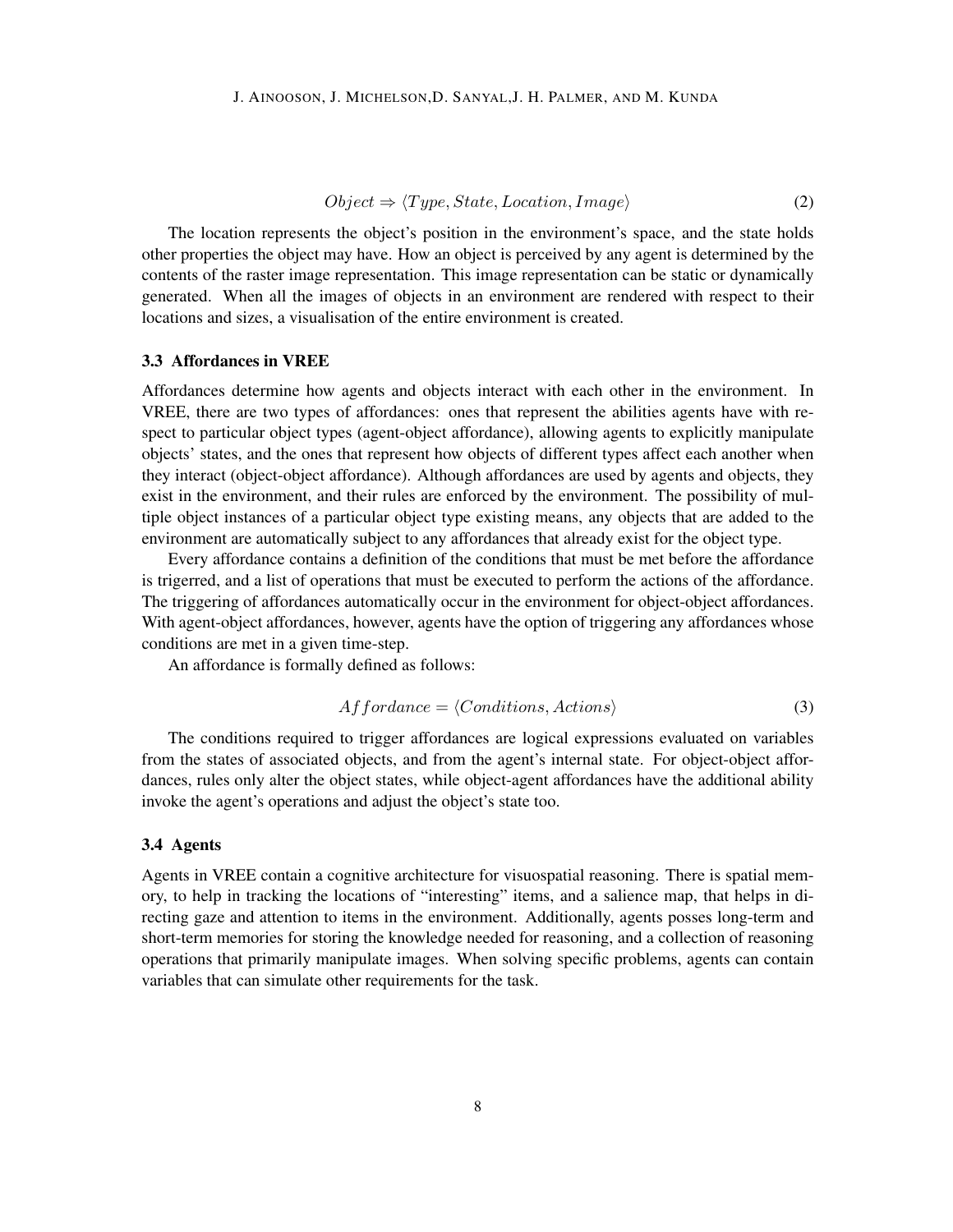#### *3.4.1 Operations in Agents*

The building blocks of an agent's reasoning are its operations. Inside VREE, operations are specific actions agents can take in a timestep. The capabilities of an agent are therefore defined by its operations. As far as implementations go, operations are functions within an agent that take no arguments. Affordances that agents have are also translated transparently into operations, so agents can use these affordances without explicit knowledge of their existence. By default, every agent has operations for controlling its gaze and manipulating its memory. An agent can move its gaze arbitrarily, or to objects highlighted in its salience map. Anything in the short-term memory of the agent can also be committed. With the primary mode of knowledge representation being visual imagery, operations in VREE are mostly imagery based.

# *3.4.2 Short-term and Long-term memory*

Memory in VREE is split up into long term memory and short term memory. The main difference between the two is permanence: long term memory is built into the agent, and by current design, cannot be changed once the agent is up and running, while short-term memory is acquired through reasoning, and changes freely at runtime. Both memories are internally modelled as symbol tables, where facts to be remembered are given a unique key so they can be retrieved in an instant. The representation of the actual fact to be "remembered", could be either symbolic or iconic. This memory modeling scheme may not be comparable with actual biological processes, especially when considering reconstructive nature of long-term memory in humans, but for the purposes of studying strategies for reasoning, this simplified abstraction works well.

#### *3.4.3 Rules for Reasoning*

There are two mechanisms by which the rules, which determine how and when operations are performed — and in effect represent the agent's model of reasoning — can be executed. One approach involves controlling the agent with an external program — much like how a puppeteer controls a puppet, and the second approach allows agents to be more "autonomous," so they can reason with internal rules that are represented as state machines. When reasoning with external programs, the program decides exactly which operations would be executed. For reasoning with a state machine, however, an operation, or a group of operations, or even another entire state machine can be executed in any state. Transitions between these states are determined by conditions that are stored in a transition table within the agent.

Reasoning with an external program is more favorable when the task to be performed is complex. In comparison to state machines, the flexibility provided by the control structures in high level programming languages, like python, make it easier to implement complex reasoning models. In contrast, reasoning through state machines may not be as complex, but agents have the ability to modify their own transition tables, making it possible for agents to learn new rules.

## *3.4.4 Vision, Gaze and Attention*

Agents in VREE acquire much of their information through a visual attention mechanism. This mechanism has a gaze window for collecting information from the environment, and a salience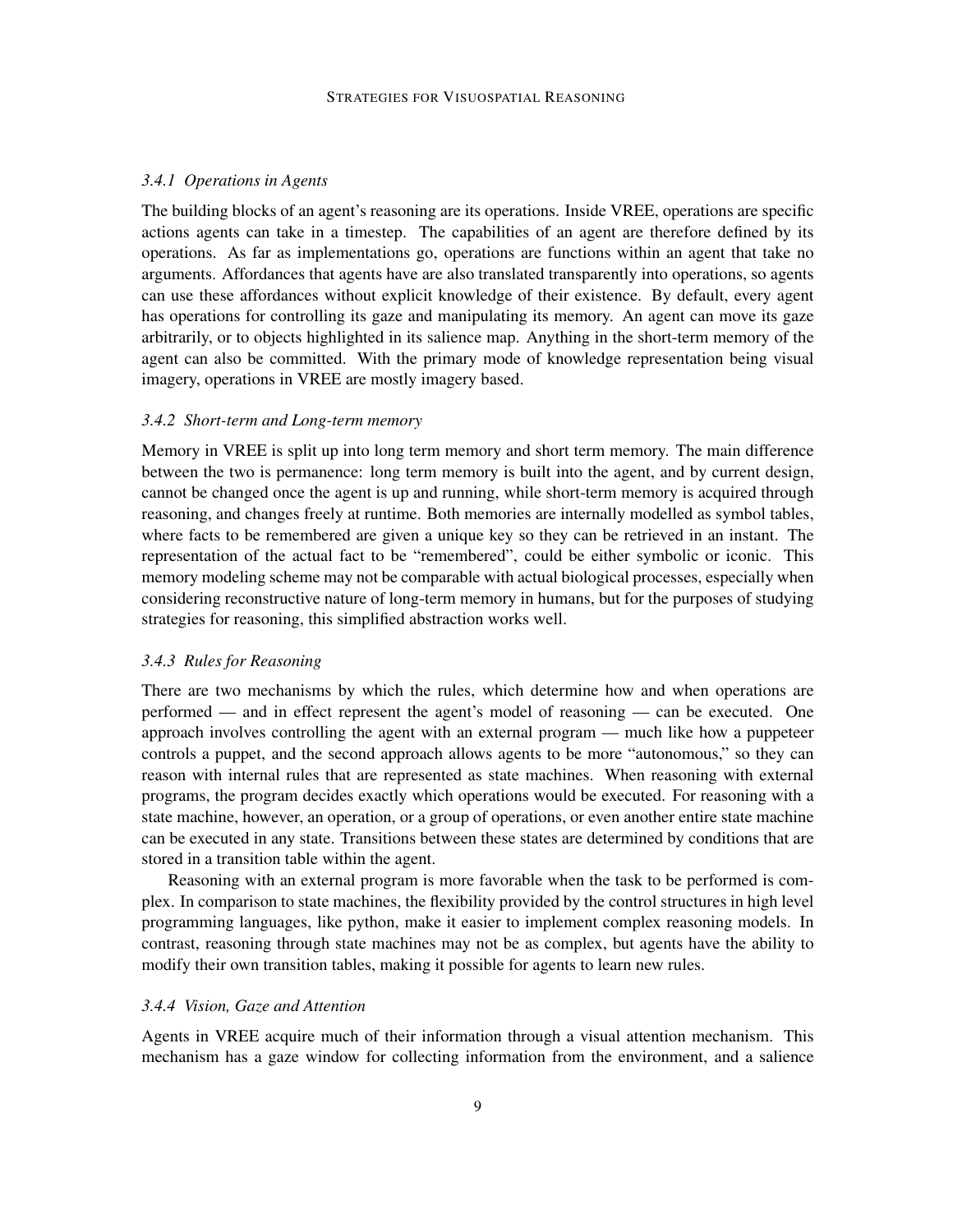map for determining where to move this gaze window for attention. The entire mechanism runs on visibility affordances that are built into the environment. Through these affordances, an agent is able to maintain a salience map of the entire environment. This salience map, which can be considered in some ways to be the agent's peripheral vision, provides a view of objects existing in the environment without the fine details.

Two visibility affordances in the environment are responsible for managing the vision and gaze system. These affordances are the salience map affordance and the gaze affordance. The salience map affordance updates the salience maps of agents after every timestep, and the gaze affordance can be used by the agent to investigate items on its salience map.

There are no conditions for the salience map affordance so it always runs, and it is enforced to execute last after all other affordances and operations. Once all operations and affordances have executed, the salience map affordance updates agents' salience maps with the locations and size of every object. The map is stored as a name-coordinate pair, where each object is given a unique identifier (name) to which its corresponding location and size are mapped.

For each object already on the salience map, a gaze affordance is created that is active whenever the object is not completely obscured by another. The action offered by this gaze affordance is translated into an operation in the agent that moves the gaze window to cover the entire object.

Some objects may contain multiple areas of interest, such as a surface with different images or the different parts of a puzzle. Such objects can supply additional salience maps (mapped relative to their surface) that highlight regions of interest so an agent can pay attention. Internally, the salience map affordance merges all salience maps (for both objects and parts of objects) into a single map, making it possible for attention to be distributed uniformly between objects and parts of objects.

#### 4. Demonstrating VREE with the Leiter-R

We revisited six subtests from the Leiter-R to implement reasoning agents within the new VREE environment. In comparison to our earlier experiments, VREE agents must be much more carefully specified in terms of the interactions among various components of their architecture, including how they interact with the external environment, as described above.

For these Leiter-R subtests, the VREE environment we created had two object types. We had the *easel* object type for easels, and the card object type for response cards. With each subtest, we took actual scanned images from the original test material and used those as the image representations. To allow agents to move the cards to their selected slots, we added two affordances — one to move cards in, and another to move them out.

All the scanned images presented as inputs in the environment were manually annotated with the regions the agent should pay attention to. These annotated regions were selected from the distinct images of items from the easel slots and the images on the cards.

For all of the subtests, we implemented two high-level strategies within VREE. In the first strategy, the agent begins with a main image from one of the cards (i.e. answer choices), and performs whatever search or reasoning is necessary to match this card with one of the problem slots (i.e. the individual subproblem queries). We call this the card-to-slot strategy. In the second strategy, the agent begins with a main image from the easel (i.e. the subproblem queries) and tries to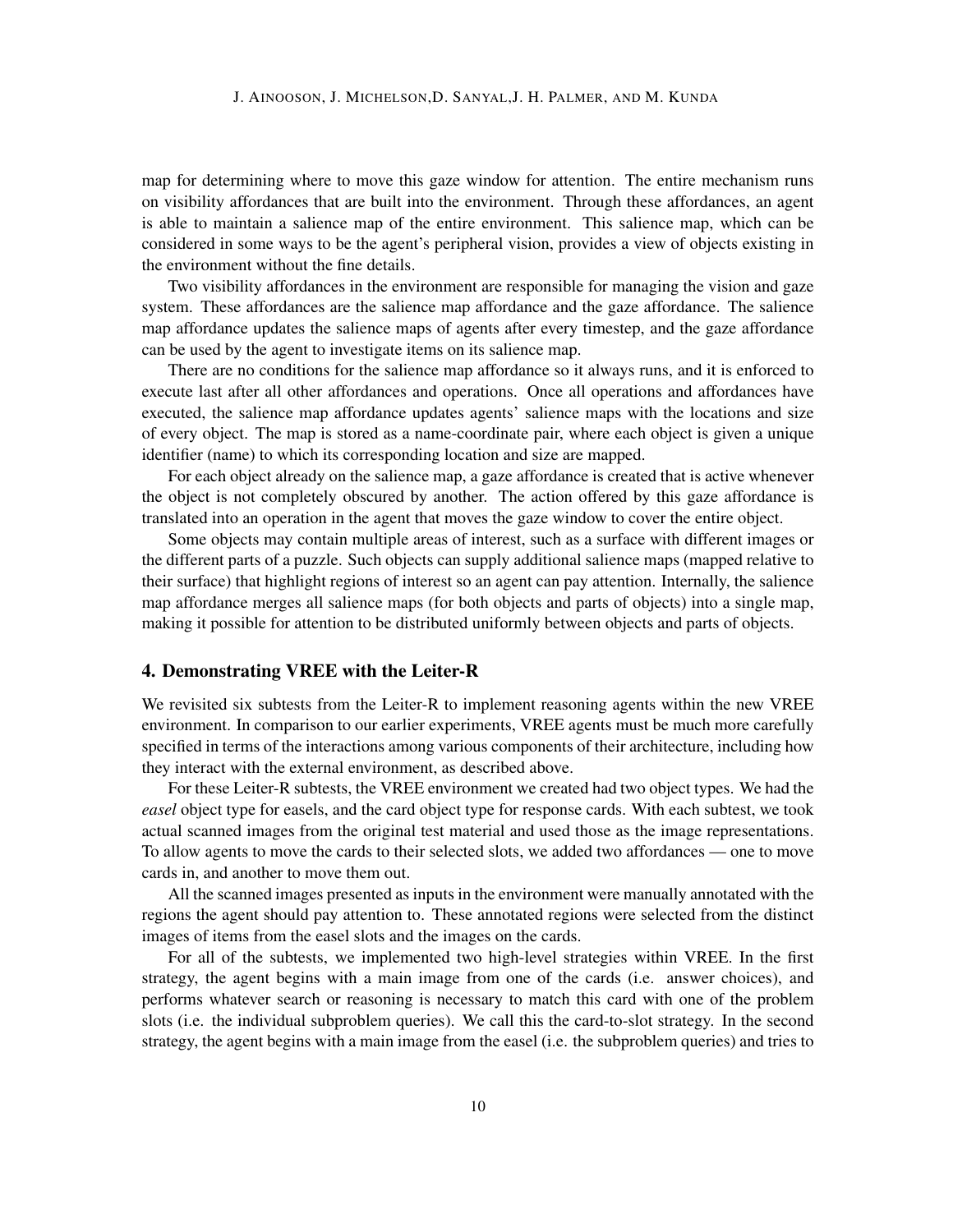connect this particular query with a specific card (i.e. answer choice). We call this the slot-to-card strategy. While these strategies may seem equivalent, in fact many items on the Leiter-R seem to be more or less difficult to solve using one versus the other of these strategies (even, sometimes, for different subproblems within the same problem). Part of the reason for this is that, because there are a limited number of cards, every subproblem that gets solved can make it easier to solve the next subproblem (i.e. by reducing the number of remaining cards to choose from), or it might make solving the next subproblem impossible (if an incorrect card was chosen and used too early).

We also simulated forgetfulness in the agents by adding random noise to the short term memory after every time-step. As time-steps pass, random noise builds up, corrupting items in the short term memory become corrupted. This feature can be turned off, and the rate at which noise is added can also be adjusted. The memory was set up to fade at a rate of 10% every timestep.

While running our tests, we measured the accuracy of each agent having a given strategy and either with or without forgetfulness. Results are presented in Figure 4. As this figure shows, even the small set of strategy variations we implemented here shows considerable effects on performance. In addition, for each agent, we additionally have traces of the agents gaze and manual actions while solving each test item, though these observations are not shown here.



Figure 4. A plot of the number of items successfully completed by various VREE agents when reasoning through six different Leiter-R subtests.

#### 4.1 Leiter-R Walkthrough for the Visual Coding Task

The task displayed in Figure 1 is an example of an item from the Visual Coding task in the Leiter-R. When implemented in VREE, the environment for this item is set up as follows:

- 1. Each of the images labeled A through F in Figure 1 (those in the gray box) are represented as individual *card* objects.
- 2. The rest of the image (the part without the gray box) is placed on the easel object. For this particular test item, the manual annotations that drive attention on the easel image are placed on the individual icons.
- 3. For the images in the top row that represent the rules, annotations are made to explicitly lay out the mappings. When it comes to those on the bottom row, the annotations expose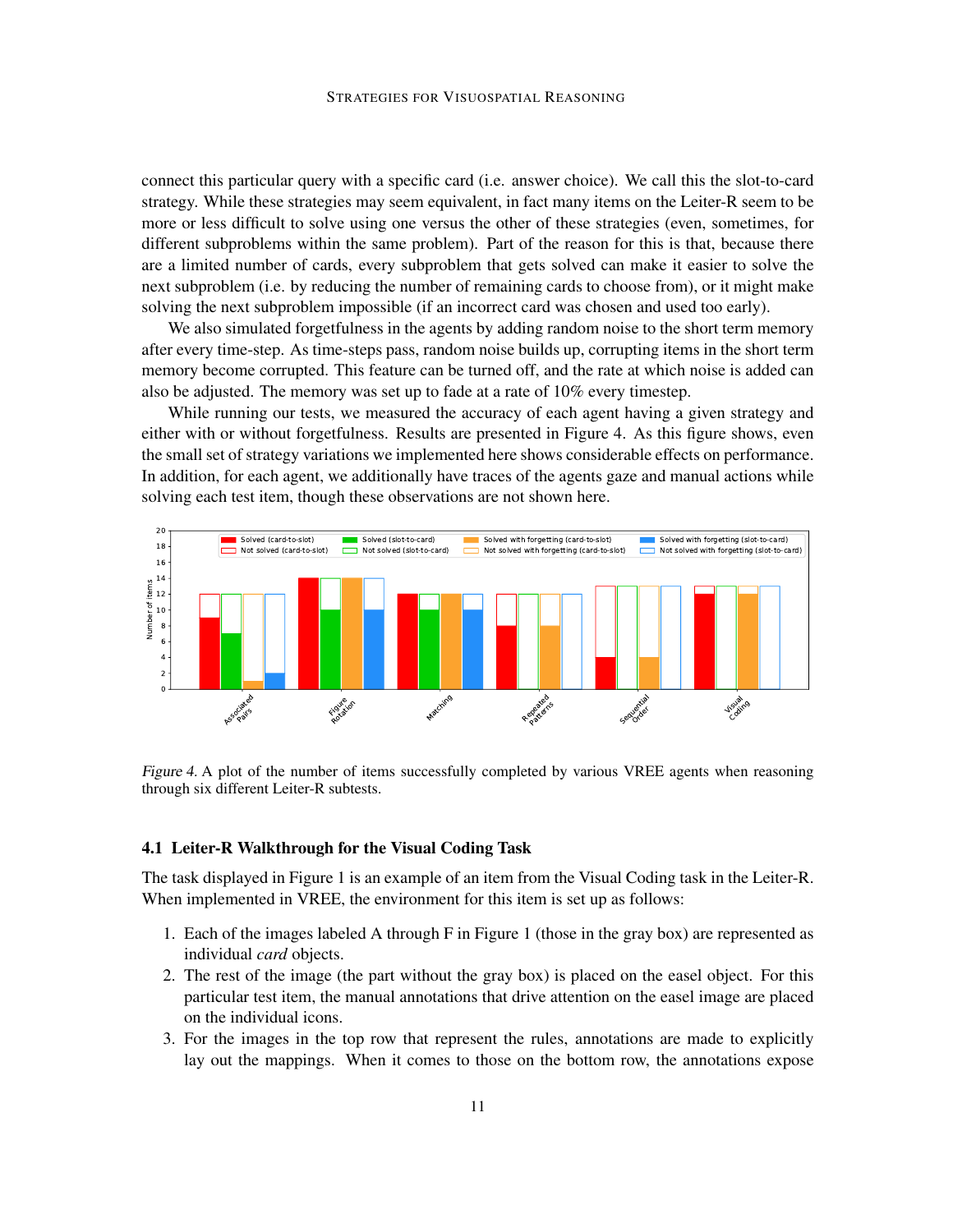#### J. AINOOSON, J. MICHELSON,D. SANYAL,J. H. PALMER, AND M. KUNDA



Figure 5. A diagram showing how annotations are extracted from the problem for reasoning on the Leiter-R task.

the sequence of images that represent a problem. See Figure 5 for how the annotations are extracted.

When solving for the box labeled 1 in the problem from Figure 1, the model first looks at the three image clues. Next, a search is performed on all the rules, from the top row, for any pair that are found in the trio of images in the problem — a circle, a semi-circle and a square. In the case of this particular problem, the first match will be in the first rule image from the right. This rule maps the circle and semi-circle to a triangle.

Moving on, the triangle replaces the circle and semi-circle, limiting the search to be for a square and a triangle. In the second round of searches, a match for the square and triangle are found in the middle of the top row. This new match reduces the images being searched for to a single inverse semi-circle. When the search is just for a single image, the answer cards (labeled A through F) are searched. A match is found in option A, thereby causing the agent to select that card as its answer.

# 5. Demonstrating VREE with the Block Design Test

The block design task is a visual reasoning task that was first introduced by Kohs (1920). It was designed to provide a means to measure non-verbal reasoning skills, and it is usually included as part of standardized IQ test batteries such as the Wechsler Adult Intelligence Scale (WAIS) (Wechsler, 2008). When solving the block design test, a test taker is presented with a group of blocks placed in a block bank, and a design to be replicated. The test taker is supposed to replicate this design by placing each block down in a designated construction area with the block's upward face displaying a fragment of the given design image.

Note that while the current work is conceptually related to earlier computational research on the block design test by members of our research team (Kunda et al., 2016), the current VREE implementation is quite different from our earlier work, with the model having a very different structure. In particular, our earlier block design model was task-specific, whereas VREE has been designed to provide a generalized environment and agent archtitecture for solving a wide variety of visuospatial reasoning tasks. Thus, objects, affordances, and possible actions taken by the model are all defined in a more generalized form in the current VREE implementation. The current work also explores many more strategies, and provides a different portrayal of behavioral measures, than were explored in our earlier work.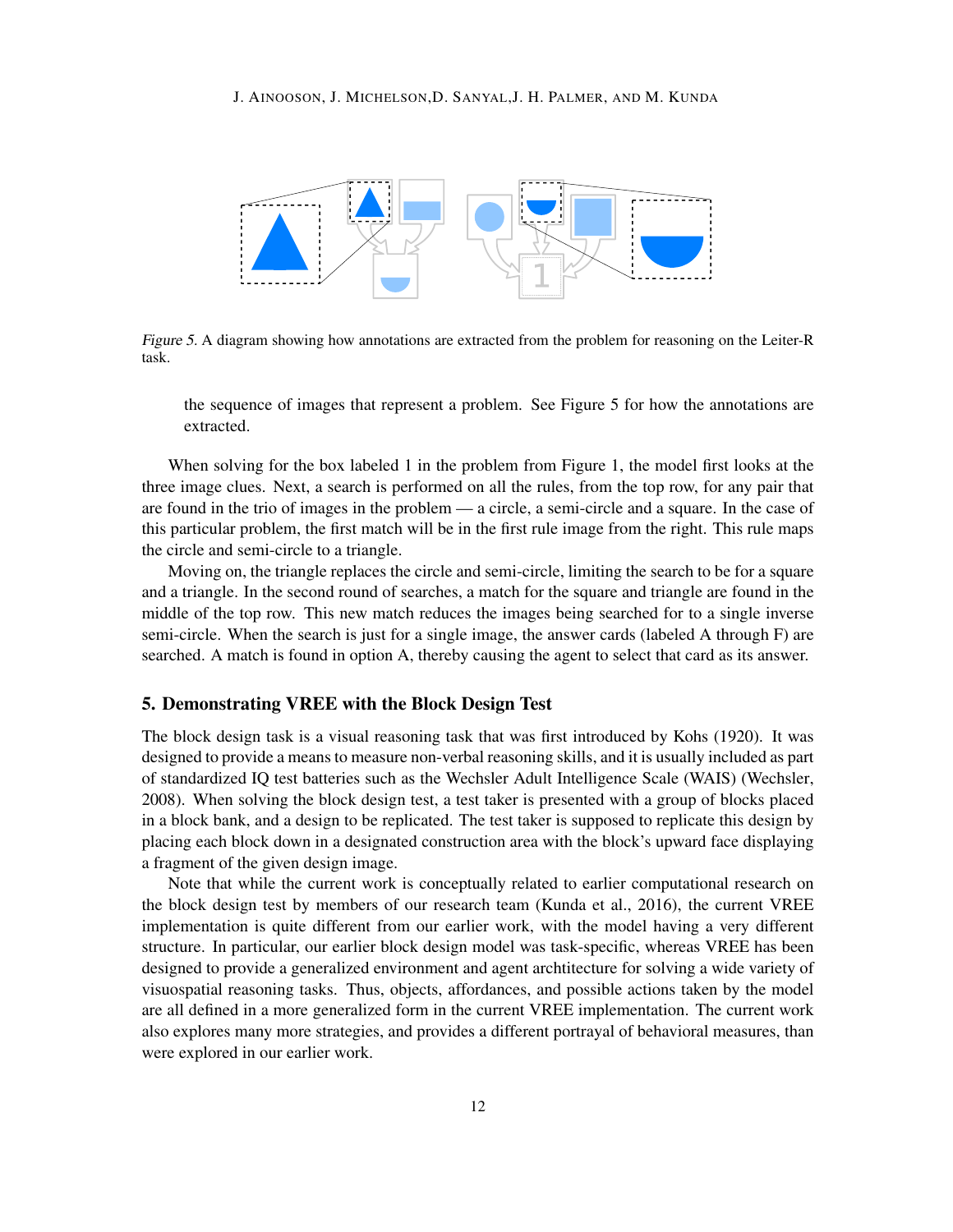## 5.1 Representing the Block Design Task in the VREE System

The tactile nature of the block design task makes it a great candidate for investigation in the VREE system. In translating the physical block design into the VREE system, we defined two different object types. These were the *Block* object type, used to represent the physical blocks, and the *Design* object type, used to represent the design. For the experiments in this work, there was always a single agent in the environment at any time, and this agent's role was to solve the tasks. Individual components of VREE were set up as follows for the Block Design Task:

- 1. The internal state of any block *Block* was the name of its current face.
- 2. The solving agent was given a simulated hand that could pick and hold blocks. This hand was implemented through a state variable in the agent,  $HandContents$ , which could either be empty or contain a reference to a block.
- 3. The design was pre-segmented into its individual cells, and was represented by a  $Design$ object whose internal state held the size, orientation (diagonal or straight), and the individual faces for each cell. Because each cell had to be attended individually, the locations and sizes of each individual cell was presented as part of the salience map of the design. We chose to pre-segment the design because the aim of our work was not to measure perception, but to investigate different goal solving strategies.
- 4. The long-term memory of the agent was populated with coordinate information about two regions in which blocks could be placed: the block bank, where new blocks could be picked, and the construction area, where blocks could be assembled. The construction region was further separated into specific cell locations to help the agent in assembling the blocks.
- 5. The long-term memory also contained a symbolic model of the block which contained information about the different faces and the transitions between them.
- 6. There were ten different affordances, split into two groups that allowed the agent to pick and spin blocks, and move them around the different regions of the environment.

The reasoning model for the block design task is built around a general template strategy. The flow of reasoning for this strategy leaves out certain key steps so they could be implemented by other sub strategies. Reasoning proceeds by considering each cell in the design as a smaller intermediate



If there is a cell to the right of the current cell

Figure 6. State machine representation of the general template strategy. Each rectangle represents a state node that has an activity to be performed once that state is reached. The edges between the nodes represent the conditions that must be met before a transition can occur on the edge. Edges without transitions conditions are considered to be always true.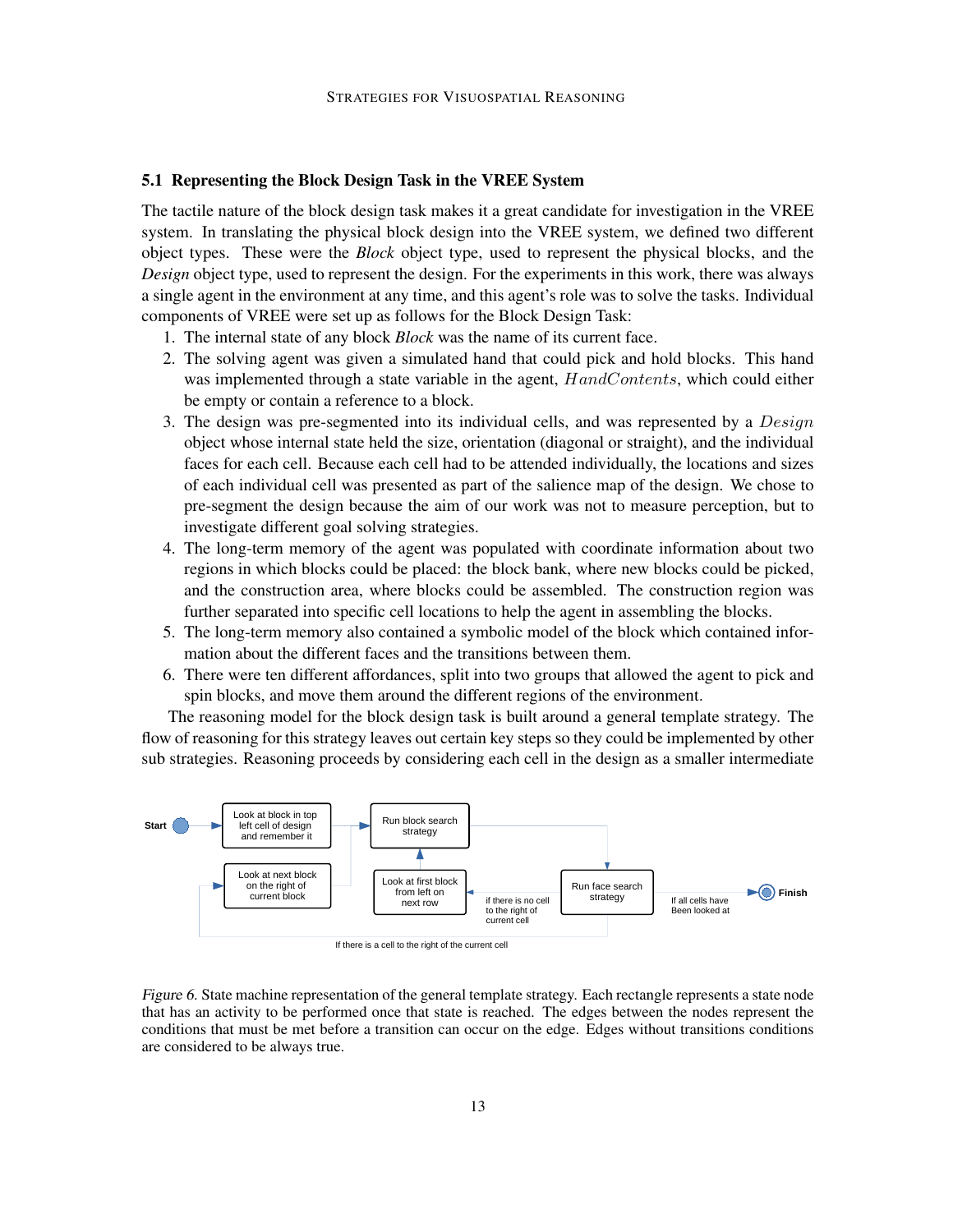goal for which a corresponding block should be found. For each immediate goal, the agent looks at the block for the goal and memorizes it the short-term memory. With the block in memory, the first sub-strategy runs to find the best block to pick from the block bank. After a candidate block is found, a second sub-strategy is run to find the right face for the block to be placed in the corresponding part of the design. The matching face that is found is placed in the construction area to signify completion of the cell's subgoal. This process is repeated until the entire design is completed. The state machine used for implementing this strategy is shown in Figure 6.

When it comes to the first sub-strategy for picking the block from the bank, there are two possible approaches. For the first approach, the agent picks a block from the bank and works with it no matter its face. With the second possible strategy, the agent scans the blocks in the bank so it could pick the first block that had the same composition of colors as the image in memory.

The next sub-strategy which runs after a block is found, is for searching for the face on the block that best matched the face in memory. There are three different strategies for this phase. The simplest strategy for finding the face is to spin and flip the block randomly until the right face is found. The second best strategy works by detecting the colors of the upward face and further flipping the block depending on the colors detected after each flip. A final strategy that does not rely on any form of imagery runs a regular depth-first search on the block faces, using a symbolic model of the block and transitions between faces stored in the agent's long-term memory.

Algorithm 2: Imagery search algorithm for finding the matching face to the cell in memory.

```
ActionQueue \leftarrow \{Nothing,FlipUp, Flight\};BlockSpun \leftarrow Falsewhile ActionQueue is not empty do
pop nextAction from ActionQueue;
perform nextAction;
if face on block matches with cell in memory then
 | end loop;
if current face has red and white ∧¬BlockSpun then
    ActionQueue \leftarrow \{SpinClockwise, SpinkClockwise, SpinClockwise,FlipUp, FlipRight, FlipRight, FlipRight\};BlockSpin \leftarrow True
```
## 5.2 Block Design Walk-through

To fully demonstrate how the agent reasons through a problem, here is a walk-through of the steps taken to solve the puzzle presented in Figure 7. For this walk-through, the agent is working with the sequential strategy for picking the next block, and the imagery strategy for finding the face that matches that of the cell to be completed.

First, the agent places its gaze window on the image in the top left cell of the design as it starts to work its way one cell at a time (see Figure 7-1). According to the sequential strategy, the agent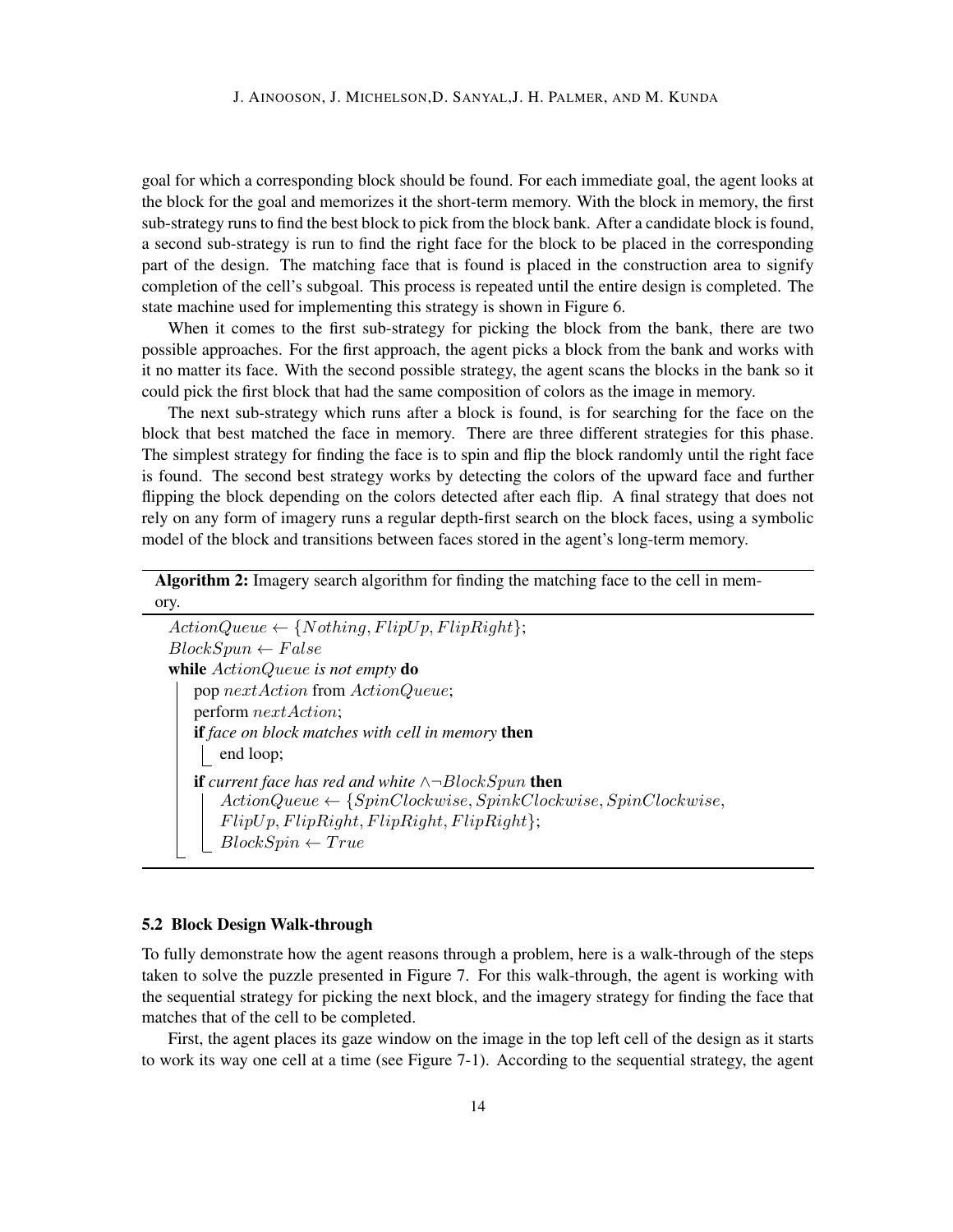

Figure 7. A view of the VREE environment for a few initial steps while solving a block design item. The design to be replicated is on the left, the block bank is on the right, and the final construction is in the center. The blue square indicates the current gaze position of the VREE agent.

picks the next available block from the top-left corner of the block bank to work with (see Figure 7-2). In the case of this particular run, this block happens to have a white face. The agent attempts a match to find out if this face matches that of the cell. This fails and causes the agent to flip the block up. A red and white face in the SE orientation is exposed (see Figure 7-3). When this face is compared with the current cell, a match is found, and the block is moved into the construction zone,and the process continues.

## 5.3 Results from the Block Design Task

We evaluated the block design task with seven designs, and six strategies. The six strategies were obtained by filling in the sub-strategy stages of the general template strategy. On the first substrategy stage stage, there was an option from two different sub-strategies, and for the second stage there was an option from three. The two strategies for the first stage were the *closest looking* search and the *sequential search*, while the three for the second stage were the *depth first* search, *imagery* search, and *random flips*. These combinations yielded the following distinct strategies: *closest looking depth*, *closest looking imagery*, *closest looking random*, *sequential depth*, *sequential imagery*, and *sequential random*. While running these strategies, we recorded the total number of steps the models took as a measure of their response times. The values obtained for the different individual designs are shown in Figure 8.

Our second experiment hinged on the simulation of forgetfulness in VREE. To demonstrate the effect of this feature, we re-run all the experiments in the block design section with the memory fading at a rate of 10% every timestep. This means the agent will totally forget anything in shortterm memory after 10 timesteps. The results for this second run are shown in Figure 9.

The two plots from the experiments on the block design task show how the six different strategies performed under different conditions. It can be seen from the charts that the strategies that relied on imagery and randomness performed worse than those that took a more symbolic approach. This is even more amplified in the case were the agent's working memory was continually corrupted. Agents relying on randomness even did much worse in this case. Regardless of the number of steps taken, all strategies ended up solving the block design correctly.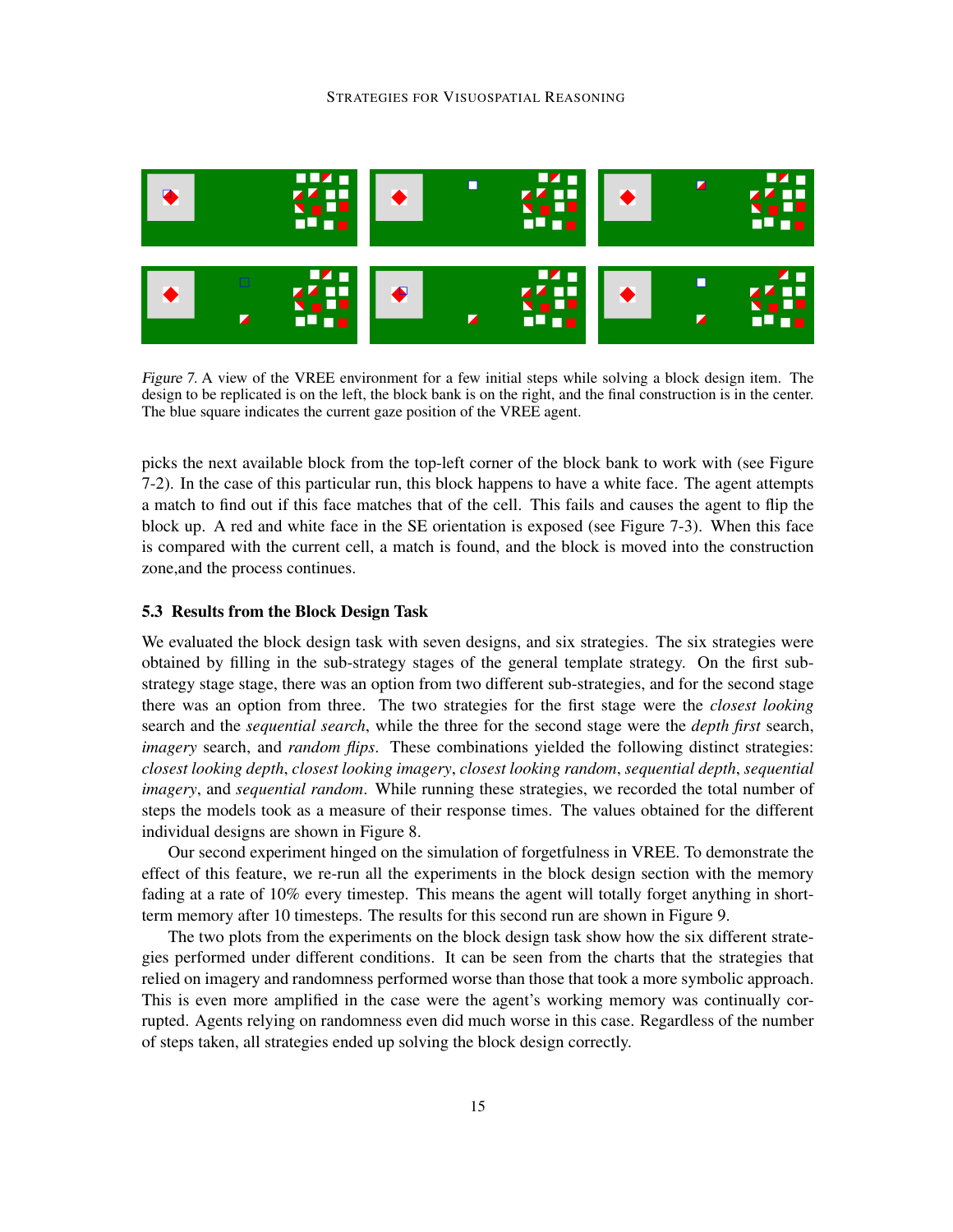

Figure 8. A plot of the total number of steps taken by the agent when reasoning with the six different strategies. The solid line represents the average over 10 different runs, and the transparent section represents the range of values within one standard deviation.



Figure 9. A plot of the total number of steps taken by the agent when reasoning with the six different strategies. For this plot, the agent's forgetfulness has been turned on. The solid line represents the average over 10 different runs, and the transparent section represents the range of values within one standard deviation.

### 6. Related Work

.

At their core, most major cognitive architectures depend largely on symbolic information for knowledge representation. Because a large number of these systems are based on production systems, all the knowledge needed for reasoning, including the rules, are stored in a homogeneous symbolic/propositional format. Some spatial reasoning tasks, however, can also be solved using imagery representations, which has led to the creation of extensions (Lathrop & Laird, 2007; Wintermute, 2012) to some of these traditional architectures that provide spatial reasoning, allowing models built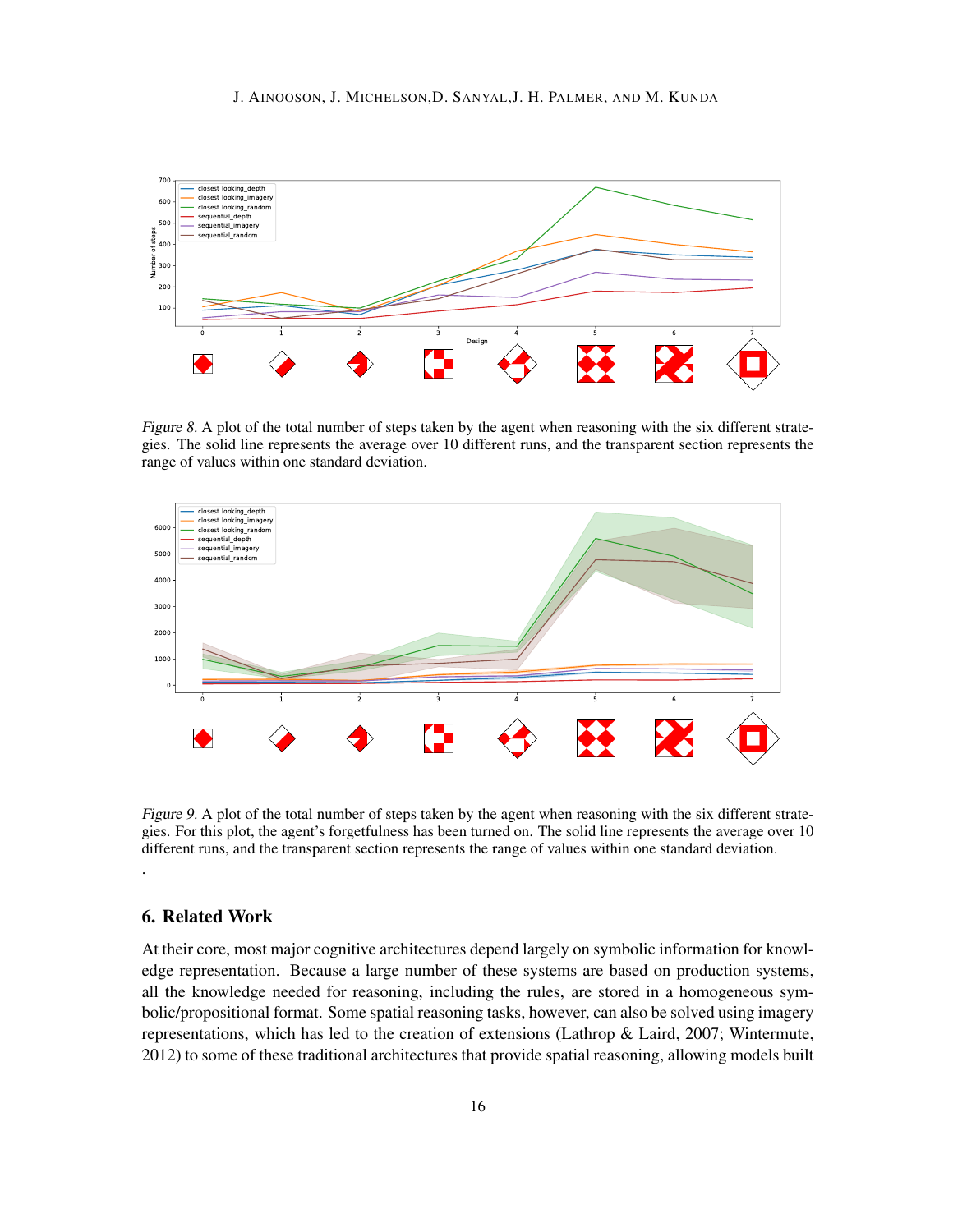with these architectures to employ multi-modal reasoning about visuospatial tasks . But, even so, these extensions at some point still transform their "perceptual" inputs into the symbolic formats needed by their host architectures for reasoning.

There are also other cognitive systems that were built from the ground up for visuospatial reasoning. Phaeco (Foundalis, 2006) is a system that was built to solve Bongard Problems. It was organized as a cognitive architecture that reasoned in part with imagery operations, pattern matching, and learning mechanisms. Another dedicated architecture that extracts spatial information from images using the concept of sketch understanding is CogSketch (Forbus et al., 2011). Cogsketch has been succesfully applied to analogy problems like the Ravens Progressive Matrices (Lovett et al., 2007; Lovett & Forbus, 2011).

#### 6.1 Reasoning with Images

Kunda et al. (2013) implemented the Affine-and-Set Transformation Induction (ASTI) model that reasons through matrix geometric analogy problems using only image representations and operations. Specifically this system was intended to solve the Ravens Progressive Matrices. It worked by trying out different operations across the matrix until it figures out a series of operations that creates a change in a row or a column. Once this operation is found, animage is synthesized with this operation and compared with the possible answers to find a match. When tested on the standard Ravens Matrices, ASTI was able to score 50 out of the 60 problems without extracting any form of verbal or propositional information (Kunda, 2013).

Similar work has also been done with the block design task (Bringsjord & Schimanski, 2003; Kunda et al., 2016), the punched hole paper folding task (Ainooson & Kunda, 2017), and the Figure Ground task from the Leiter-R (Palmer & Kunda, 2018).

The paper folding task is a pencil and paper task where the participant is supposed to imagine how a piece of paper looks unfolded, after it had been earlier folded in a particular pattern, and had a hole punched in it. The model for solving the paper folding task constructed a pseudo threedimensional representation of the folded paper using a stack of two dimensional images (Ainooson & Kunda, 2017).

Bringsjord & Schimanski (2003) solved the block design task using actual physical blocks and a robot named PERI. PERI was able to receive visual information about the state of the blocks, and with image matching operations, it was able to solve the task by moving the actual blocks into place. Kunda et al. (2016) used a similar approach for the block design solver, except everything was solved in a simulated environment, with an agent that could simulate properties such as a limited-capacity visual short-term memory.

### 7. Discussion and Future Work

A wide variety of computational models have been developed that do very well on various intelligence tests, including tests similar to the visuospatial reasoning tasks studied here (Hernández-Orallo et al., 2016). Some models are purpose-built to work on a single test (e.g. single test sufficiency), while others aim to work through multiple tests (e.g. multiple test sufficiency). Several also look at strategy variations, ranging from simple differences in feed-forward mechanisms (Kunda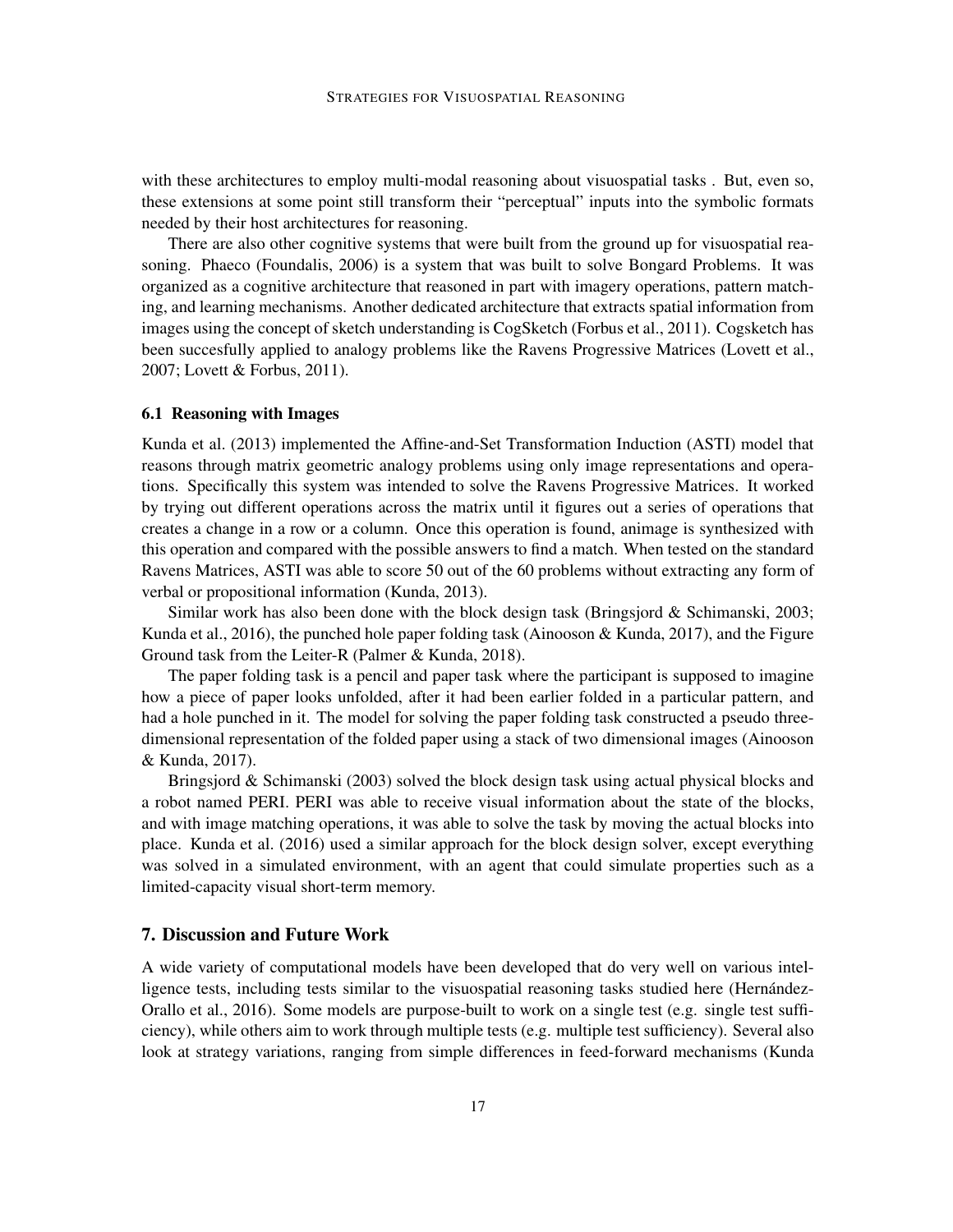et al., 2013) to much more complex, iterative feedback loops of reasoning and re-representation (Lovett & Forbus, 2017). A very small number of models actually aim to come up with strategies themselves, falling within inductive programming paradigms (Schmid & Kitzelmann, 2011). And more recently, increased attention is being given to the problem of how computational models might take the tests just as humans do, i.e. through receiving task instructions, either verbally or through demonstrations (Laird et al., 2017; Lázaro-Gredilla et al., 2019; Kunda, 2019; Chollet, 2019), instead of being manually programmed with task definitions up front.

Future work on VREE is going to be centered around the incorporation of learning mechanisms into the definition of operations, the knowledge of tasks, and the formulation of strategies for solving tasks. Initial priority will go into learning the formulation of strategies, through program induction techniques, with inspiration from Lázaro-Gredilla et al. (2019), Johnson et al. (2017), and Balog et al. (2017). This line of work will be key in in understanding strategy diversity, i.e., how individual intelligent agents form their strategies based on their own cognitive resources, preferences, and reasoning and learning capabilities.

#### Acknowledgements

We thank Mohamed El-Banani, whose earlier block design modeling research identified some of the key conceptual motivations for this work, and the anonymous reviewers for their helpful feedback. This work was supported in part by NSF BCS Award #1730044, NSF OIA Award #1936970, and NSF DGE Award #1922697 through the Neurodiversity Inspired Science and Engineering (NISE) NSF Research Traineeship (NRT) program.

# References

- Ainooson, J., & Kunda, M. (2017). A computational model for reasoning about the paper folding task using visual mental images. *Proceedings of the 39th Annual Conference of the Cognitive Science Society, London, UK*.
- Balog, M., Gaunt, A. L., Brockschmidt, M., Nowozin, S., & Tarlow, D. (2017). DeepCoder: Learning to Write Programs. *arXiv:1611.01989 [cs]*.
- Bringsjord, S., & Schimanski, B. (2003). What is artificial intelligence? psychometric AI as an answer. *Proceedings of the 18th international joint conference on Artificial intelligence* (pp. 887–893). Acapulco, Mexico: Morgan Kaufmann Publishers Inc.
- Chollet, F. (2019). On the measure of intelligence. *arXiv preprint arXiv:1911.01547 [cs.AI]*.
- Forbus, K., Usher, J., Lovett, A., Lockwood, K., & Wetzel, J. (2011). CogSketch: Sketch Understanding for Cognitive Science Research and for Education: Topics in Cognitive Science. *Topics in Cognitive Science*, *3*, 648–666. From http://doi.wiley.com/10.1111/j. 1756-8765.2011.01149.x.
- Foundalis, H. (2006). Phaeaco: A cognitive architecture inspired by bongard's problems [ph. d. thesis]. *Indiana University, Indiana, Bloomington*.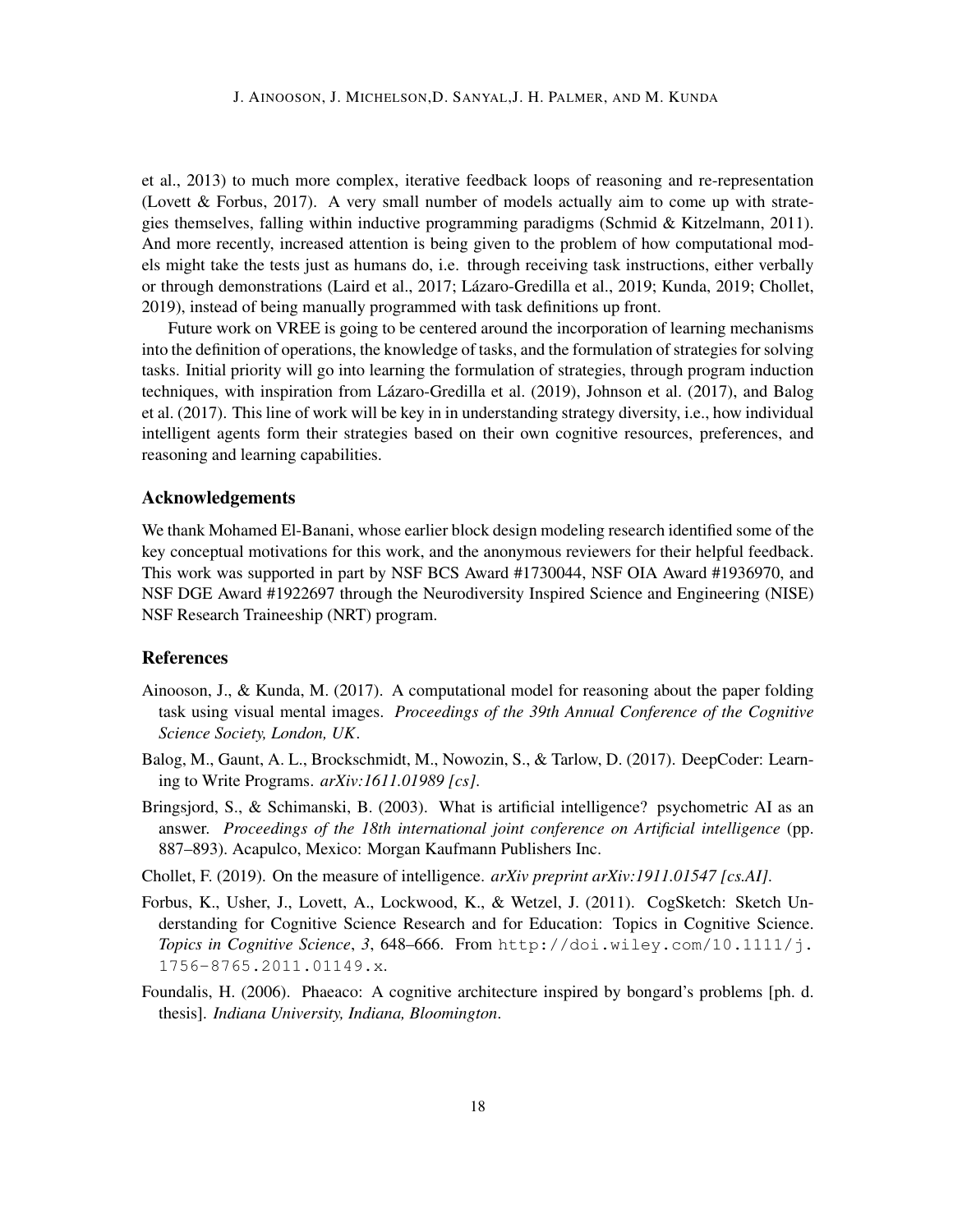- Hernández-Orallo, J., Martínez-Plumed, F., Schmid, U., Siebers, M., & Dowe, D. L. (2016). Computer models solving intelligence test problems: Progress and implications. *Artificial Intelligence*, *230*, 74–107.
- Johnson, J., Hariharan, B., Van Der Maaten, L., Hoffman, J., Fei-Fei, L., Zitnick, C. L., & Girshick, R. (2017). Inferring and Executing Programs for Visual Reasoning. *2017 IEEE International Conference on Computer Vision (ICCV)* (pp. 3008–3017). Venice: IEEE.
- Kohs, S. C. (1920). The block-design tests. *Journal of Experimental Psychology*, *3*, 357.
- Kunda, M. (2013). *Visual problem solving in autism, psychometrics, and ai: the case of the raven's progressive matrices intelligence test*. Doctoral dissertation, Georgia Institute of Technology.
- Kunda, M. (2019). Nonverbal task learning. *Seventh Annual Conference on Advances in Cognitive Systems*.
- Kunda, M., El Banani, M., & Rehg, J. M. (2016). A computational exploration of problem-solving strategies and gaze behaviors on the block design task.
- Kunda, M., McGreggor, K., & Goel, A. K. (2013). A computational model for solving problems from the raven's progressive matrices intelligence test using iconic visual representations. *Cognitive Systems Research*, *22*, 47–66.
- Laird, J. E., et al. (2017). Interactive task learning. *IEEE Intelligent Systems*, *32*, 6–21.
- Land, M., & Tatler, B. (2009). *Looking and acting: vision and eye movements in natural behaviour*. Oxford University Press.
- Lathrop, S. D., & Laird, J. E. (2007). Towards incorporating visual imagery into a cognitive architecture. *Proceedings of the eighth international conference on cognitive modeling* (p. 25). From http://iccm-conference.org/2007/files/lathrop\_\_\_laird.pdf.
- Lázaro-Gredilla, M., Lin, D., Guntupalli, J. S., & George, D. (2019). Beyond imitation: Zeroshot task transfer on robots by learning concepts as cognitive programs. *Science Robotics*, *4*, eaav3150.
- Lovett, A., & Forbus, K. (2011). Cultural commonalities and differences in spatial problemsolving: A computational analysis. *Cognition*,  $121$ ,  $281 - 287$ . From http://www. sciencedirect.com/science/article/pii/S0010027711001727.
- Lovett, A., & Forbus, K. (2017). Modeling visual problem solving as analogical reasoning. *Psychological review*, *124*, 60.
- Lovett, A., Forbus, K., & Usher, J. (2007). Analogy with qualitative spatial representations can simulate solving raven's progressive matrices. *Proceedings of the Annual Meeting of the Cognitive Science Society*.
- Palmer, J. H., & Kunda, M. (2018). Thinking in polar pictures: Using rotation-friendly mental images to solve leiter-r form completion. *Proceedings of AAAI*.
- Roid, G. H., & Miller, L. J. (2011). Leiter international performance scale-revised (leiter-r). *Madrid: Psymtec*.